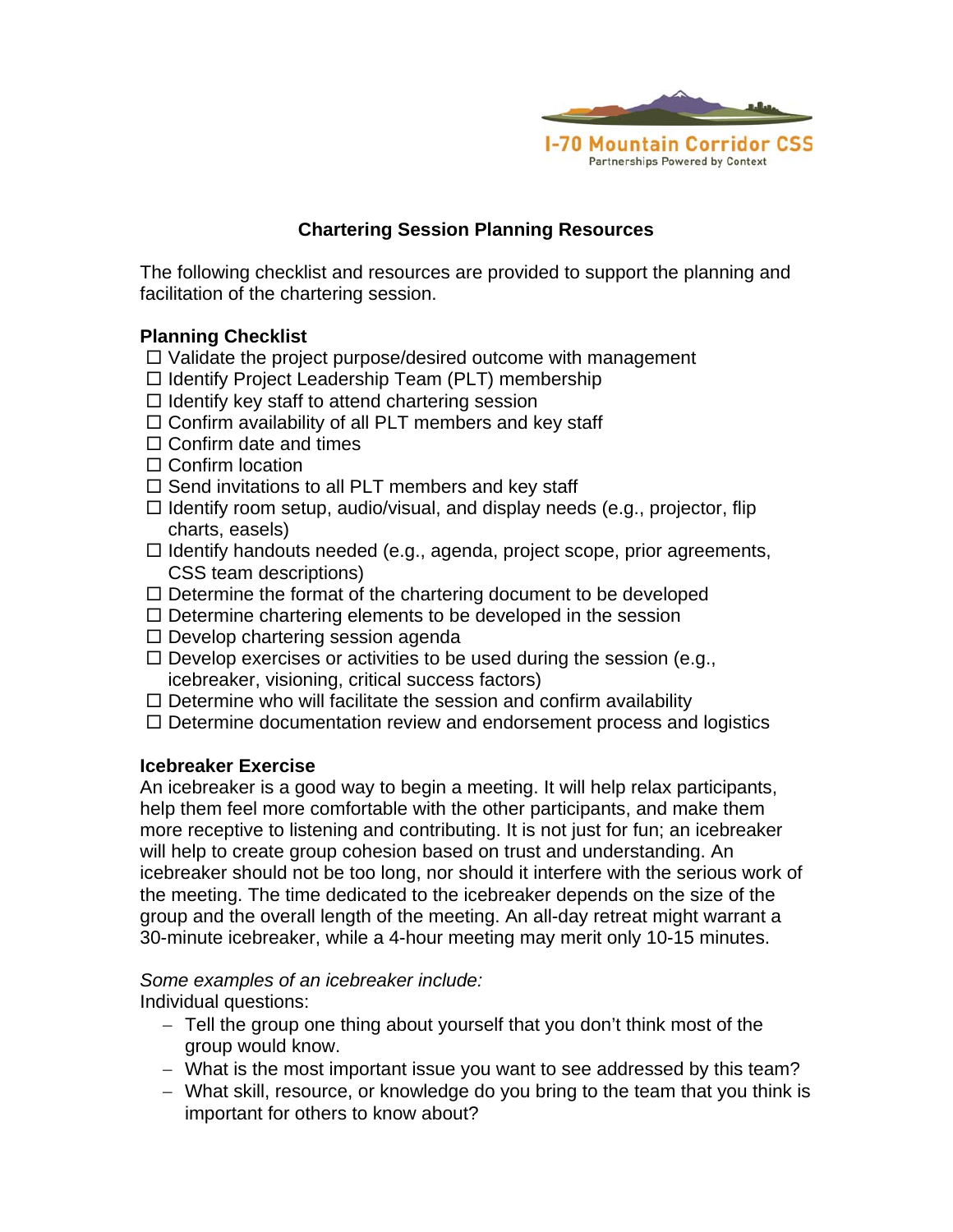Groups of two:

- Find a partner you don't know well. Allow 3 minutes for each person to introduce his/herself. Come back together with the group and introduce your partner.

Group activity:

- Each person tells three things about themselves, two that are true and one that is not. The group guesses which item is not true.

These examples are a starting point. You are encouraged to come up with creative ideas or activities that meet the purpose of an icebreaker.

### **Context Statement**

The context statement should be a brief written statement that defines the context of the specific project. This context should inspire the project teams, guide project actions, spell out the project's overall goal, provide a sense of direction, and guide decision making and management. The context statement should define goals, never solutions. It can include limits or goals that are not included.

#### *Example:*

Improvements to the Twin Tunnels is an element of the I-70 Mountain Corridor PEIS and has been evaluated as a part of the mobility solution. The goal of this project is to improve mobility and lessen delays caused by the Twin Tunnels - particularly during the peak hours. Further, it is the goal of this project to find solutions with an implementation schedule and costs that would allow improvements to be completed within the next 5 years. This project will not include improvements to the I-70 and 6<sup>th</sup> Avenue interchange.

#### **Critical Success Factors**

These should reflect the objectives of the team in terms of project success. They should include those things that indicate success for the project and for the PLT.

## *Example:*

From the US 24 Corridor Project:

- Turn out meeting minutes within five days
- Understand the community's desire dig deep, follow-up, listen
- Understand differences between wants and needs
	- Context (citizen, business, political, users, environmental)
	- Measurement: We listened and understand
	- Answer every e-mail, telephone message, and written comment. Be responsive and visible in the community
- Provide information to stakeholders, educate stakeholders
- Legally defensible EA
- Meet CDOT's objectives
	- $-$  Implementable
	- Fundable
	- Meet schedule objectives
- Develop alliances with other agencies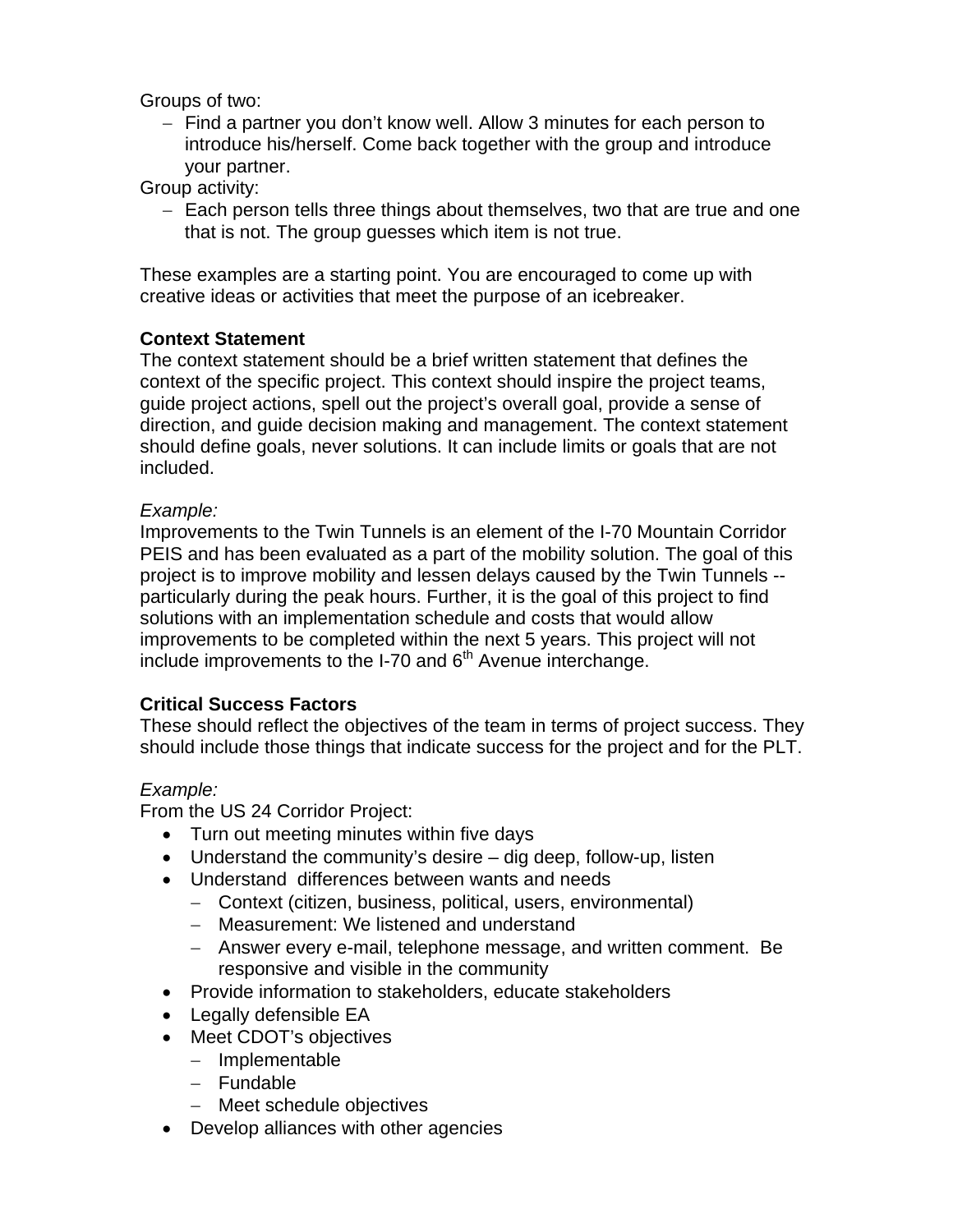- Identify and pursue alternate money sources may help gain endorsement from stakeholders
- Recognize project is more than just a transportation project
- Deliver constituent's needs
- Process must be completely open/honest to public.
- Process must be understandable to all, their roles, influence, and input
- FHWA is partner and endorses process and decisions
- Coordinated, effective, consistent communication and messaging
- Conduct media training for project team members
- Approved Methodology Report
- Conduct meaningful, effective implementation of Quality Management Plan (communication/training on QMP for team members)
- Safety implementing effective safety plan
- Allowing flexibility to adapt NEPA documentation to conditions in corridor, community
	- Apprise CDOT of these conditions/opportunities
- Keep local governments and representatives informed on project, sooner not later
- Conduct a VE study on planning process to insure best possible outcome of study

# **Roles and Responsibilities**

The PLT has the responsibility to:

- $-$  Lead the project
- Champion CSS
- Enable decision making

Additional roles and responsibilities, as well as specific actions to support the three primary responsibilities, should be identified in the chartering session.

## *Example:*

From the US 24 Corridor Project:

- Help CDOT with expertise.
- Everything about the US 24 Corridor is our responsibility
- Make sound/informed decisions.
- Do what we need to do then stop. "Count what Counts."
- Support the communities through their weaknesses/fears/concerns
- Be available
- Be reliable
- Be responsive
- Be honest
- Be sensitive to firm and individual goals
- Listen to the community
- Be a mediator between community and project goals
- Produce high quality
- Produce expertise
- Be open minded and willing to change